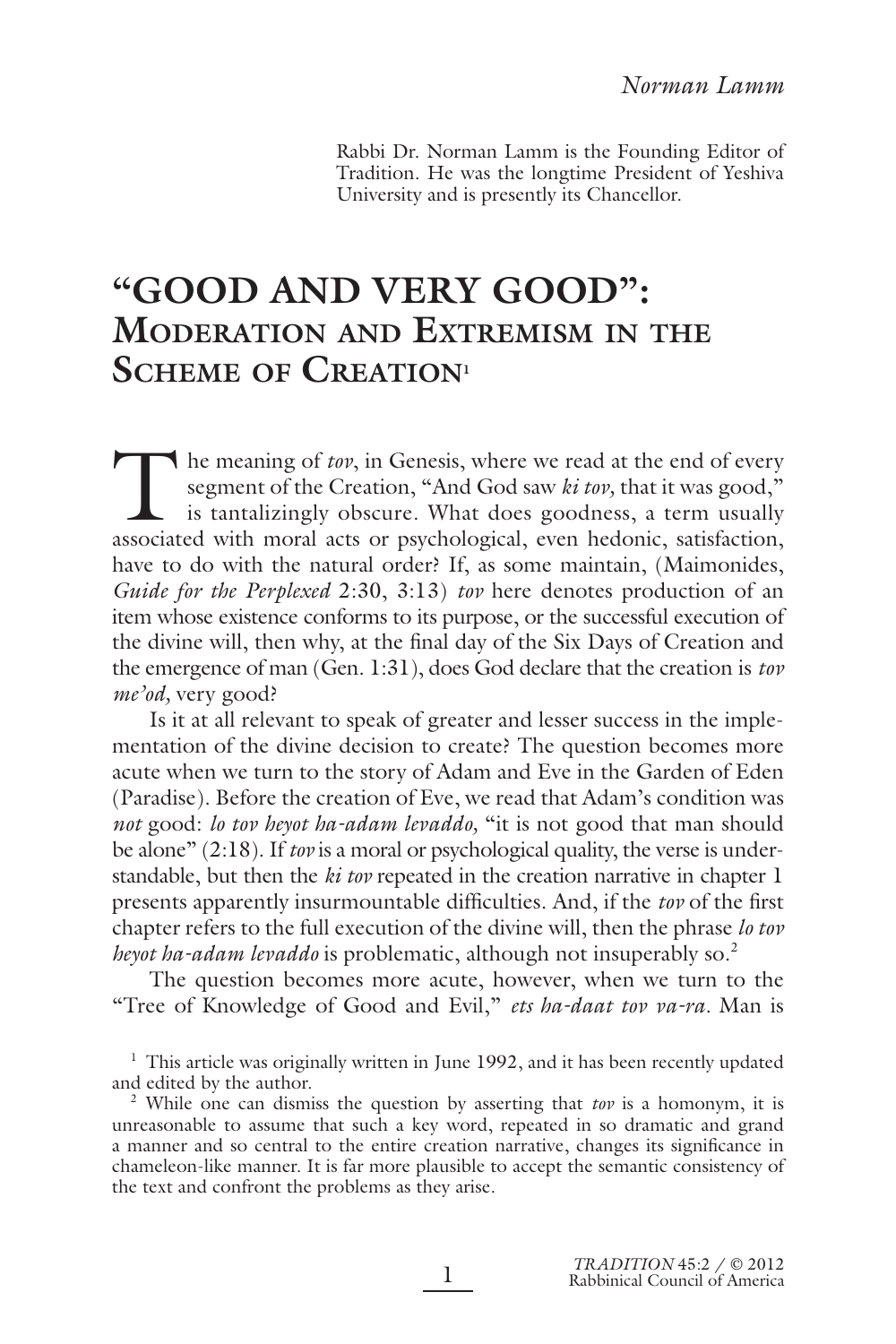warned not to eat of this tree, for "on the day that you eat thereof you will surely die" (2:17). After the creation of Eve, the serpent ensnares her and persuades her to violate the divine command. But the serpent persists and informs Eve "for God knows that on the day you eat thereof your eyes will be opened and you will be like the powerful ones who know good and evil"  $(3:5).$ <sup>3</sup>

What kind of power does this knowledge confer, and why should it be denied to the Deity's human creatures? And if the knowledge of the distinction between good and evil, *tov va-ra*, in the moral sense is taboo to man, how can God, in the first instance, have commanded a creature who is incapable of telling right from wrong? And how just is it to punish an ethically or rationally incompetent being for failing to make such distinctions? This, indeed, is the famous question that Maimonides poses at the beginning of his *Guide* (1:2), one which he contemptuously dismisses and resolves by categorizing *tov va-ra* as esthetic rather than moral terms. This solution is less than perfect, however, if one attempts to read the first chapter of Genesis in this light. Clearly, for Maimonides esthetic judgments are conventional, or humanly subjective; are they, then, applicable to the natural order, especially before man emerged as part of Nature as an observer? The difficulty is by no means alleviated if we adopt the Maimonidean "success" definition referred to above, because this seems totally irrelevant to the Tree of Knowledge.

I propose a solution in which *tov* is examined in light of the climactic *tov me'od,* and which assumes that the word *tov* is consistent in meaning within the first three chapters of Genesis, but bears little relation to the use of the term later in the Torah and, indeed, in ordinary Hebrew usage. Whatever relation does exist is remote, and reflects a semantic evolution from the meaning it serves at the beginning of Genesis to the meaning or meanings conventionally ascribed to it.

We follow here the Maimonidean "success" definition of *tov* in the creation narrative. A slight variation, to bring it into conformity with contemporary parlance, will sharpen the focus: *tov* implies efficient functioning. The Creator saw every step in His developing universe *ki tov,*  that it was functioning efficiently, carrying out the *telos* which He had assigned to it. Thus, light, land, oceans, vegetation, animal life, etc – each in its own time – is *tov*, well-functioning. However, and this is critical – it

<sup>3</sup> Our use of "the powerful ones" follows the Aramaic translator, Onkelos, as opposed to other commentators who translate the Hebrew as "God." That Onkelos is correct is evident from the use of the plural *yode'ei* , whereas the beginning of the verse uses the singular, *ki yode'a.*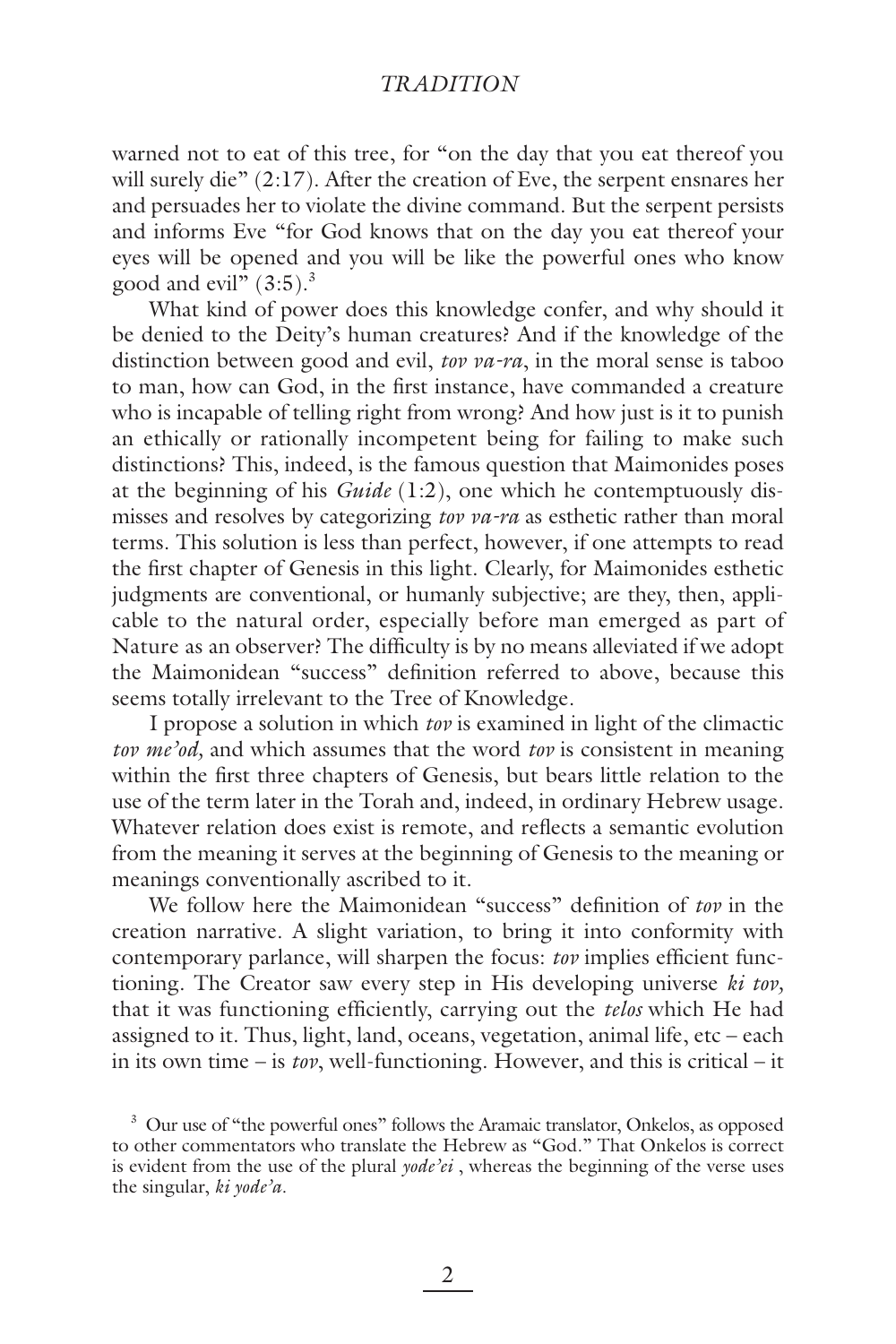functions well but not at maximum efficiency. Were each part of Nature to function at its maximum, exhausting its full potential, chaos would ensue as the various parts would mutually self-destruct in the competition for mastery; the developing universe would thus revert to primordial chaos, *tohu va-vohu.* Instead, *tov* denotes a functioning at less than full capacity, at a level which does not exploit its full potential. This is so because the world is an interdependent system rather than a conglomeration of independent parts, and a system requires the synergistic coordination of all its constituent elements. Only when each segment operates at a *tov* level, with restrained functionality and limited efficiency, can the entire, completed system deserve the sobriquet *tov me'od,* very good. Only when each constituent is tov, and not more than that, can the cohesive whole become *tov me'od.*<sup>4</sup>

The Sages understood this principle when they explained the derivation of the divine Name *Shaddai* as "*ani hu she-amarti le-olami* '*dai'"* (*Hag.* 12a), "It is I who said to My world, 'Enough!'" God set limits to (parts of) the world, creating land and water, for instance, but preventing the one from encroaching upon the other. (The Kabbalah too embodies this insight in asserting that the Sefirot of *Hesed* and *Gevurah*, Love and Power, are in conflict, and only in the limitation they impose upon each other do they dialectically merge into *Tiferet,* Beauty.)

If we now explore the term *tov* in the Adam narratives (chapters 2 and 3), we emerge with new and engaging insights. "It is not good that man should be alone" denotes a critical lack of "efficiency" in Adam's life; he fails to fulfill his human destiny as a solitary creature. As long as he does not relate to a fellow human, he is less than complete and hence "not good," *lo tov.* (And here the functional definition of *tov* begins to lead to the standard moral definition.)

We now turn to the Tree of Knowledge of Good and Evil. A perfect universe consists of imperfect parts in coordination. An efficiently functioning world requires that each part operate properly but at less than full

<sup>4</sup> The relation of "good," repeated with a flourish at the end of every segment of the creation, and "very good," the divine seal of approval for the whole of creation at the end of the six day period, intrigued a number of the classical commentators as well as the Rabbis of the Midrash. The interpretation here offered is structurally though not substantively similar to that of Nahmanides (in his commentary to Gen.1:31), who sees the individual parts of creation as limited because they involve the existence of evil, whereas the whole is "very good" because, presumably, death and suffering contribute to the overall good of the world whose continued existence requires the change of the generations, etc. – a thesis of Maimonides (*Guide* 3:10). See too *Keli Yakar (ad loc.)*, who suggests a fine distinction between *ki tov*, "*that* it was good," and *ve-hinnei tov me'od*,"*behold*" it was very good.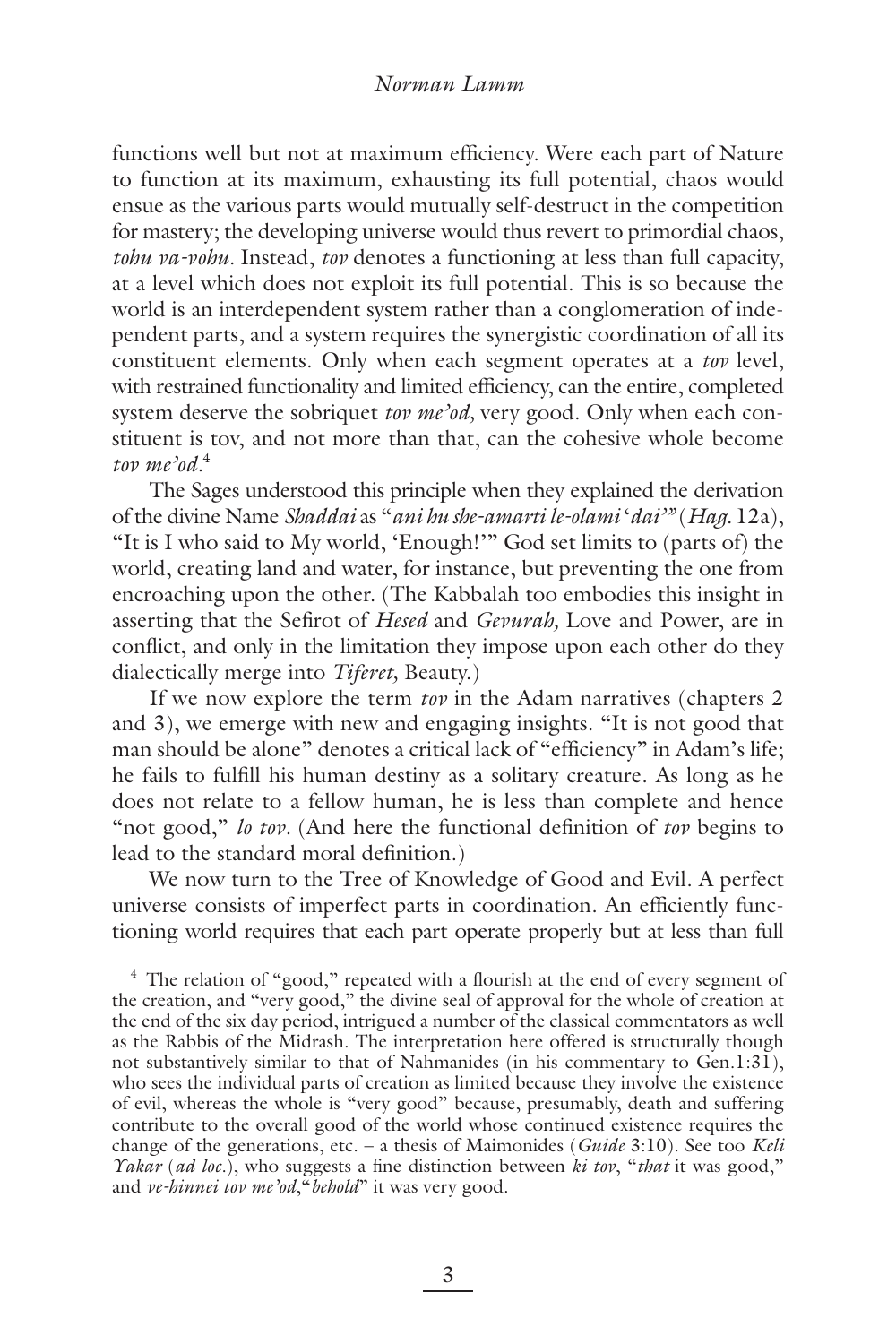capacity; that it work well, but not overwork. If any one part expresses its potential to the extreme, the equilibrium of the system as a whole is wrecked. Each constituent part, therefore, must be characterized by restraint. All this is implied in the creation story, where each part is *tov* so that whole might be *tov me'od.* Such is the divine plan for the universe.

Man, however, the only creature endowed with freedom of the will, thus "imaging" his Creator, was formed with the power but without the right to upset the whole of creation by exploiting any one part at its full potential. That denial of the right to exercise the power to destroy the whole by overextending any of the parts is symbolized by the prohibition to eat of the fruit of the Tree of Knowledge of Good and Evil. Man was, of course, granted the right of moral choice, a right which presupposes the gift of intellectual discrimination. Were he not able to tell right from wrong, the commandment itself – not to eat from this particular tree – would not make sense. It was not knowledge that was denied to Adam and Eve but power – power that they could, however, seize illegitimately in an act of rebellion. Should they so sin by seizing this power, eating of the Tree of Knowledge of Good and Evil, they would become like *elohim,*  "the powerful ones" of the earth, and be enabled to exploit their natural environment and their developing human world as well, throwing the entire system out of kilter and thereby threatening their very own survival – "you shall surely die" (2:17).

The primal sin of man is therefore not simply the violation of a divine prohibition, "thou shalt not eat," but one of lack of restraint or, better yet, one of extremism whereby the moderation that ensues from the imperfect but efficient functioning of the parts is abandoned as he uses his power to "know" *tov va-ra* and to push the *tov* to an extreme, thus converting the *tov* to *ra*, evil, in the moral sense. The "know" in "the Tree of Knowledge" is here meant as "know how"; it is not the knowledge of *ratio* but of *techne*. This interchangeability of good and evil is reflected in Aristotle's theory of the Golden Mean, where good and evil are conceived as not ontologically different from each other. Rather, vice and virtue lie on the same plane, with vice(s) occupying opposite ends of the spectrum and virtue locating itself in the center; virtue is thus identified with moderation, and evil with the extremes. Vice is virtue taken to an extreme.

In Eve's response to the serpent's efforts to tempt her, we find a glaring example of this tendency to overstate the good and thus emerge with its opposite. She says, "But of the fruit of the tree which is in the midst of the garden, God said: you shall not eat of it, *neither shall you touch it,* lest you die" (3:3). The italicized phrase is simply untrue; the divine command concerned eating the fruit, not touching it. The Talmud *(Sanh.* 29a)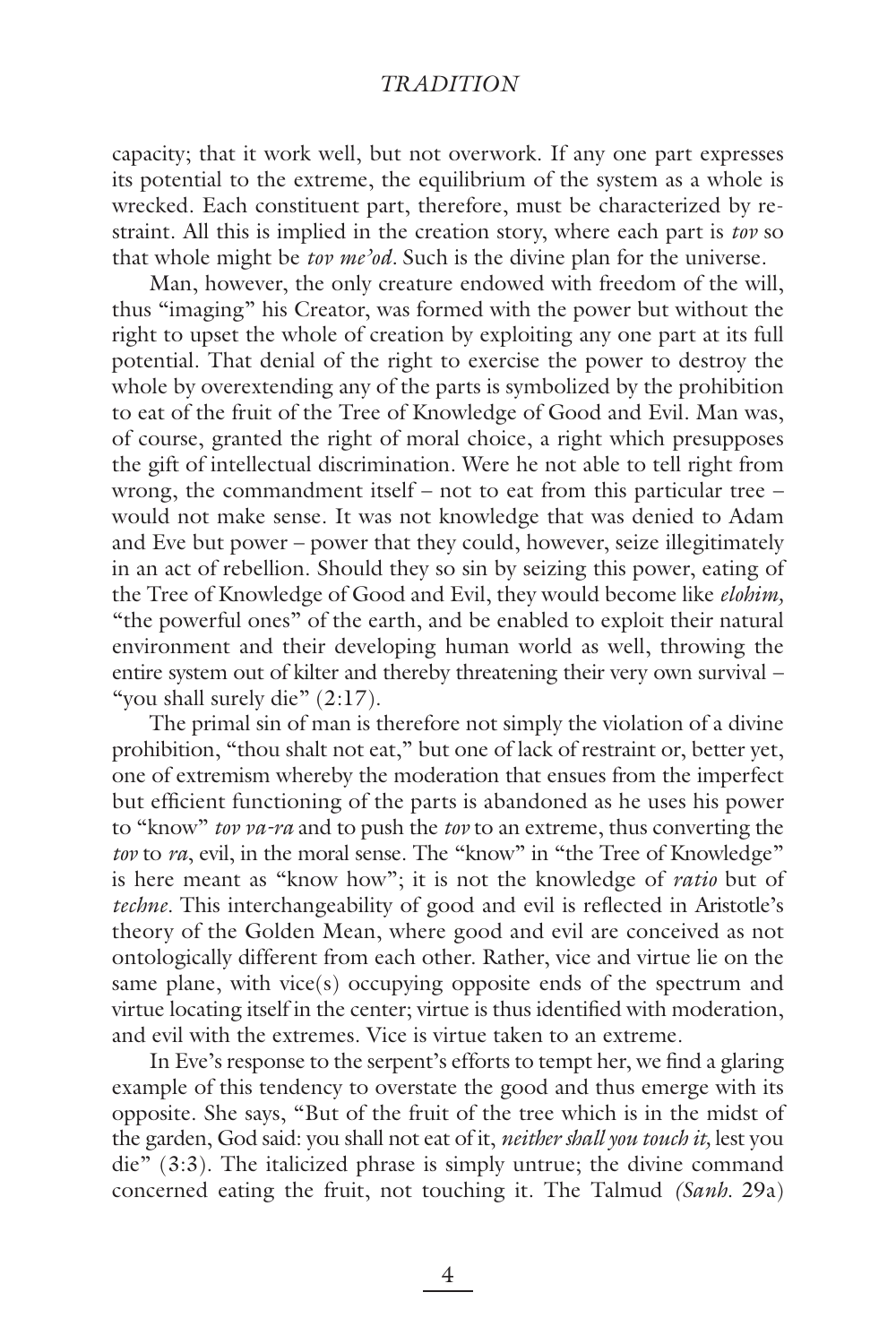#### *Norman Lamm*

comments, "Whence do we know that whoever adds detracts? From (the verse), God said, you shall not eat of it, neither shall you touch it.'" Despite the Talmud's well known penchant for *seyag,* adding a safety margin around a prohibition to protect the prohibition itself, it castigates Eve. The *seyag* is commendable and advisable so long as it is understood that it is not part of the original divine command, but if the extension is presented as itself of divine provenance, it is a "detraction."

Such seizure of power and throwing off the shackles of restraint by driving each part to exploit all its potential has large and fateful consequences. One is an addictive submission to the technological imperative.<sup>5</sup> The resultant danger to man's natural environment is inevitable as *tov* is extended beyond its limitation as the merely efficient to the extreme of perfectionism. Man's power thus constitutes a mortal threat to the ecology of the earth.

Another significant consequence is, as mentioned, death itself, which is not a supernaturally imposed penalty but a "natural" result of the systemic flaw that obtains when the whole is neglected in favor of a part or the parts, when *tov* is thrust beyond its set limits to become *ra* such that the world as a whole no longer can be termed *tov me'od.<sup>6</sup>*

The "logic" of death following upon the sin of the extremism of virtue is evident if we analogize from the human organism to the world as a whole – and the ancients indeed spoke of man as a microcosm. The human body is an exquisitely balanced system such that its health and sometimes its very survival is contingent upon the parts coordinating and cooperating with each other; in other words, on each part acting as (only) *tov* in order for the whole to be *tov me'od.* Thus, for the proper functioning of his body, man's cells must constantly reproduce; but if their growth is unchecked, he falls prey to cancer. His heart must pump if his blood is to circulate, but if it beats too fast and too hard, the hypertension can kill him. The same is true for his lungs, his glands, his liver, every part of him: the lack of restraint and physiological moderation by any one individual organ leads to the death of the whole organism.

The damage, however, is not limited to ecological ruin or man's own physical extinction. It is also a social and moral peril. And what is true of *bios* 

<sup>5</sup> This plays itself out in the generation following; see, e.g., Gen. 4:8, the fratricide by Cain, interpreted by the Rabbis as a refusal by the brothers to remain satisfied with an equitable division of the earth's riches; and 4:17, *Va-yehi* [*kayin*] *boneh ir* in The present tense, i.e., Cain "is building a city" rather than "he built a city"—Cain, the overreaching son of overreachers, cannot help but build compulsively.

6 This idea is implicit in the Zohar's teaching that a "Tree of Death" inhered in the Tree of Knowledge; see too Mid. Psalms, 92.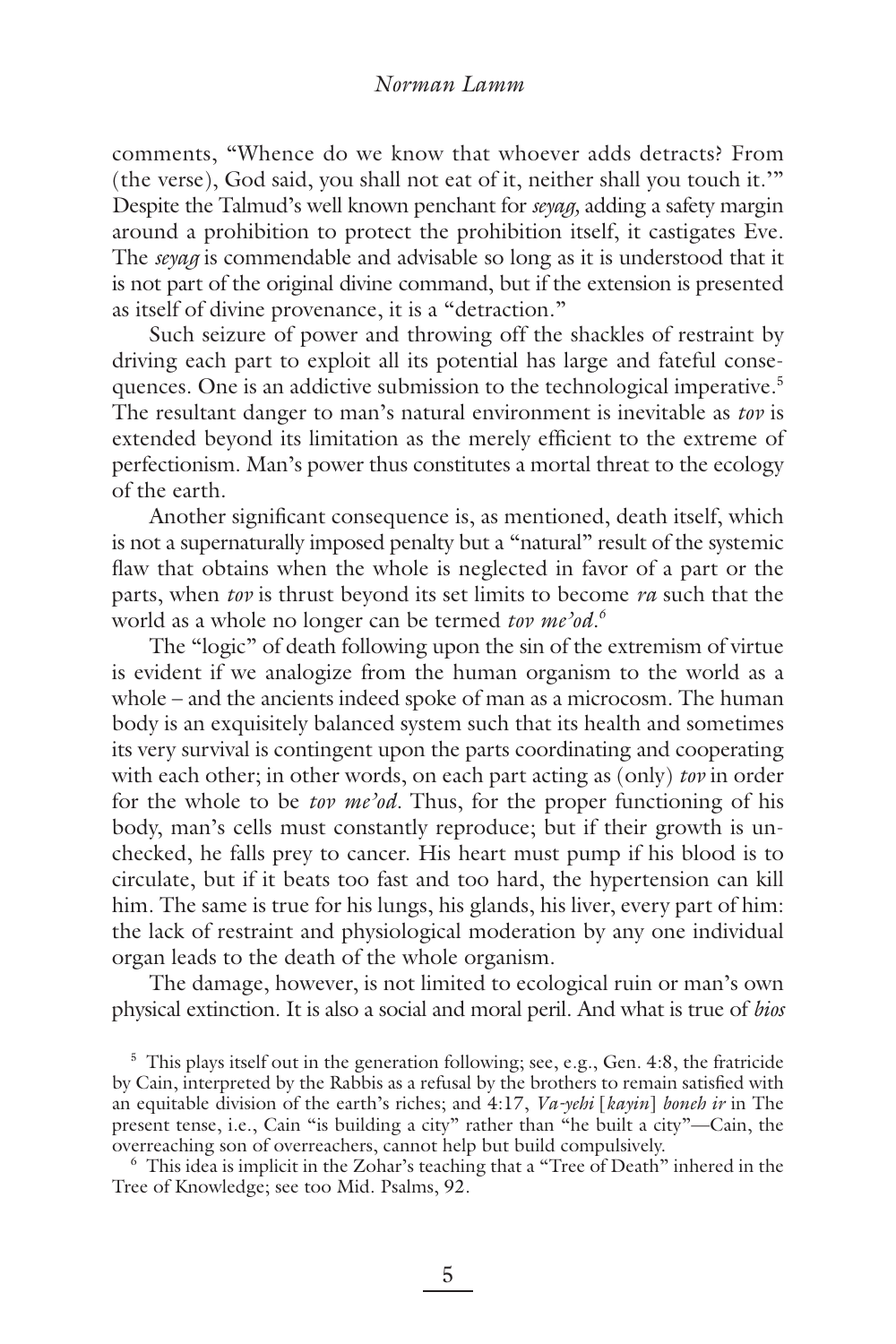is true of *psyche* as well. The disequilibrium that follows upon overreaching or overexpression within the system irreparably damages the system as a whole. And here we come to the fascinating subject of man's discovery of his sexual persona and the sudden development of a sense of shame. This is a consequence of his penchant for extremism, whether technological or personal or ideological, even if sincerely meant as an effort to pursue that which he holds to be the good and the virtuous. (How the sexual persona and development of shame is a function of extremism will be discussed shortly).

Let us now return to the Tree of Knowledge of Good and Evil. The Sages conjecture about the identification of the tree; some say it was a fig tree, others a grape vine, yet others that it was an *etrog* or citron, and so on. But as we read the biblical text, it appears, rather surprisingly, that not only does the Torah not give any hint as to the nature of the tree, but seems to go out of its way to emphasize its "normalcy," its lack of significant difference from any other tree. Thus, note the description of the Garden of Eden in Genesis 2:8,9:

And the Lord God planted a garden eastward in Eden, and there He put the man whom He had formed. And the Lord God made to grow, out of the ground, every tree that is pleasant to the sight and good for food; the tree of life in the midst of the garden, and the tree of knowledge of good and evil.

Later, in 3:6, the description of the tree in the story of Eve's submission to the serpent's seductive blandishments to eat specifically of the Tree of Knowledge of Good and Evil is strikingly similar to the previous description of *all* the trees in the garden:

And when the woman saw that the tree was good for food and that it was a delight to the eyes and a tree to be desired to make one wise she took the fruit thereof and did eat...<sup>7</sup>

The particular choice of phrases indicates that the tree was by no means different from any other tree; it possessed no magical or supernatural qualities, and hence it is irrelevant whether it was an apple or a tomato, a fig or a grape or whatever. The only distinction it carried was that it was prohibited by divine fiat, and this very prohibition is what rankled the first humans. Like every other tree in this primordial arborium, the Tree of Knowledge of Good and Evil was good to the palate and pleasant to the

<sup>7</sup> Translation is the author's.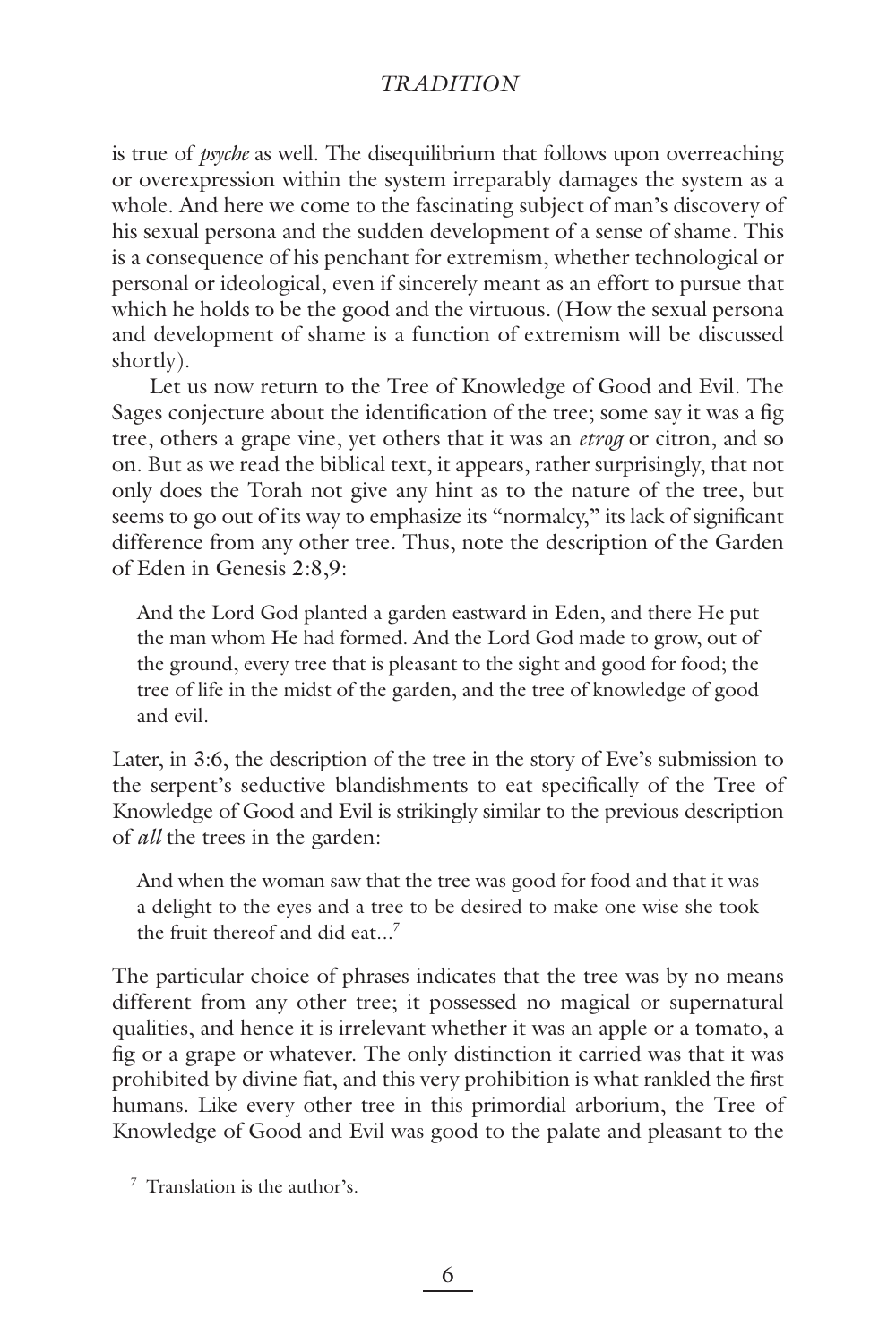### *Norman Lamm*

eye. What made it stand out was the commandment to refrain from eating of it lest man thereby gain the forbidden "knowledge of good and evil." Eve interpreted that as some sort of secret knowledge, perhaps an elementary kind of gnosis, which would make her wise and powerful – "a tree to be desired to make one wise." In fact, however, there was nothing objectively distinctive about the forbidden fruit. It was only the very prohibition itself that made it unique. And this commandment to refrain from propelling the drive for *tov* beyond its legitimate limits, even for the purpose of attaining wisdom or beneficent power, is what made the fruit of this tree so fateful in the unfolding drama of the human race. Were this commandment respected, the *tov* in man's environment and in his inner life would indeed remain "good" forever in its very limitedness for the sake of the greater good or perfection of the whole scheme, *tov me'od.* Its very incompleteness is what would have ensured that the whole of the garden be complete, and thus the Garden of Eden would have remained the eternal abode of humankind. But when that commandment was violated by pursuing the *tov* beyond its set limits, horrendous consequences followed.

First, the *tov*, driven beyond its borders, turns into *ra,* evil; as was mentioned, good and evil are not conceived of as two antagonistic ontological substances but as mutually transformable into one another. As long as the full potential of *tov* is left unexploited for the sake of the *tov me'od*, evil finds no place in the scheme. Only when *tov* is carried to an extreme in passionate excess does the potential of evil emerge into reality. Under such circumstances, the perfection of the whole, declared by the Deity to be *tov me'od,* disintegrates. This disintegration means that the equilibrium of existence is ruined and free rein is now given to all the constituent parts of the whole to seek their own fullness, to propel the partial good beyond its limits to what is believed to be a more complete good, until it is transformed into moral evil as the "system" reels from one blow after another.

Hence, death now enters the life of the universe, not so much as a punishment imposed from above but, as was pointed out, as a natural consequence of the chaos introduced by the overexpression of the good and the emergence of evil as the perfection of a *tov me'od* universe unravels (See Midrash Psalms 92). Aware of the tragic consequence of his foolishness – for the primal sin, according to this interpretation, is more one of stupidity than cupidity – man seeks to undo the damage he had wrought and, instead of retracing his steps and correcting the original defect, strives to ward off the consequences by attacking the symptoms: man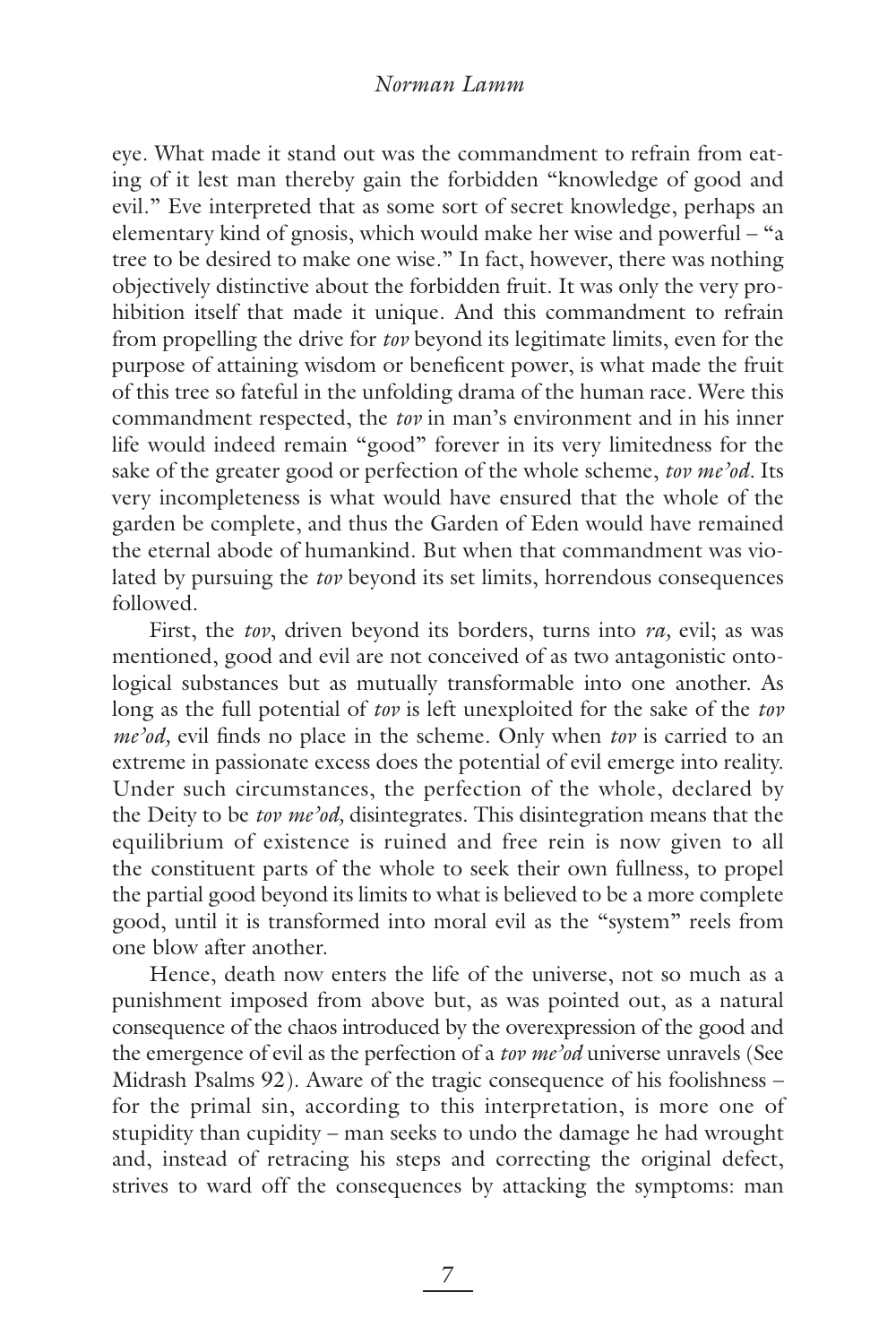seeks directly to regain his lost immortality. Hence, a new insight into the passage in Genesis 3:22-24:

And the Lord God said, "Behold the man is become as one of us, to know good and evil; and now lest he put forth his hand and take also of the Tree of Life and eat and live forever"... Therefore the Lord God sent him forth from the Garden of Eden to till the ground from whence he was taken. So He drove out the man, and He placed at the east of the Garden of Eden the cherubim, and the flaming sword which turned every way, to guard the way to the Tree of Life.

The divine words, dripping with sarcasm, declare that in a perfect world made imperfect by man, man was not to be permitted to grab the prize of deathlessness while the rest of existence lay in ruins. To permit this would be unjust.

Hence, another consequence of sin: exile. The Garden of Eden, paradigm of the perfect world, that of *tov me'od,* can no longer remain the abode of a creature responsible for the wrecking of that wholeness. The Garden must now fade into a collective dream of the human race, a microcosm that existed in the misty origins of the species, symbolizing that which once was and which, thanks to man's impetuous pursuit of the perfection of the parts at the expense of the *tov me'od* of the whole, is no more. His exile, like his death, is but the to-be-expected playing out of the immanent pattern of the transformed universe rather than a special and arbitrary act of vengeance by an irate Deity.

We may now understand why the human reaction to this disruption of cosmic harmony was the discovery of nakedness and shame. When the world was cumulatively *tov me'od* and all its individual parts were *tov*, i.e., limited, the relations between man and woman were likewise describable as *tov*. Their relationship was such that they achieved loving companionship for both male and female, doing away with the gnawing loneliness of Adam who had everything – an entire Paradise – yet nothing: "for it is not good that man should be alone." The disintegration of the world immediately affected the male-female harmony. With the primal sin of overriding the limits of the *tov*, the *tov* quality of the relations between the sexes was likewise subject to overreaching, immoderation, extremism. And so, free of restraint, sexuality now became sex, and unchecked carnality entered the life of humans and, with it, certain inevitable consequences: sexual exploitation, tension and rivalry, libidinal passion directed outward promiscuously (hence the intriguing legends of the sexual adventures of both Adam and Eve as recorded in the Agadah and Midrash.) The erotic dimension of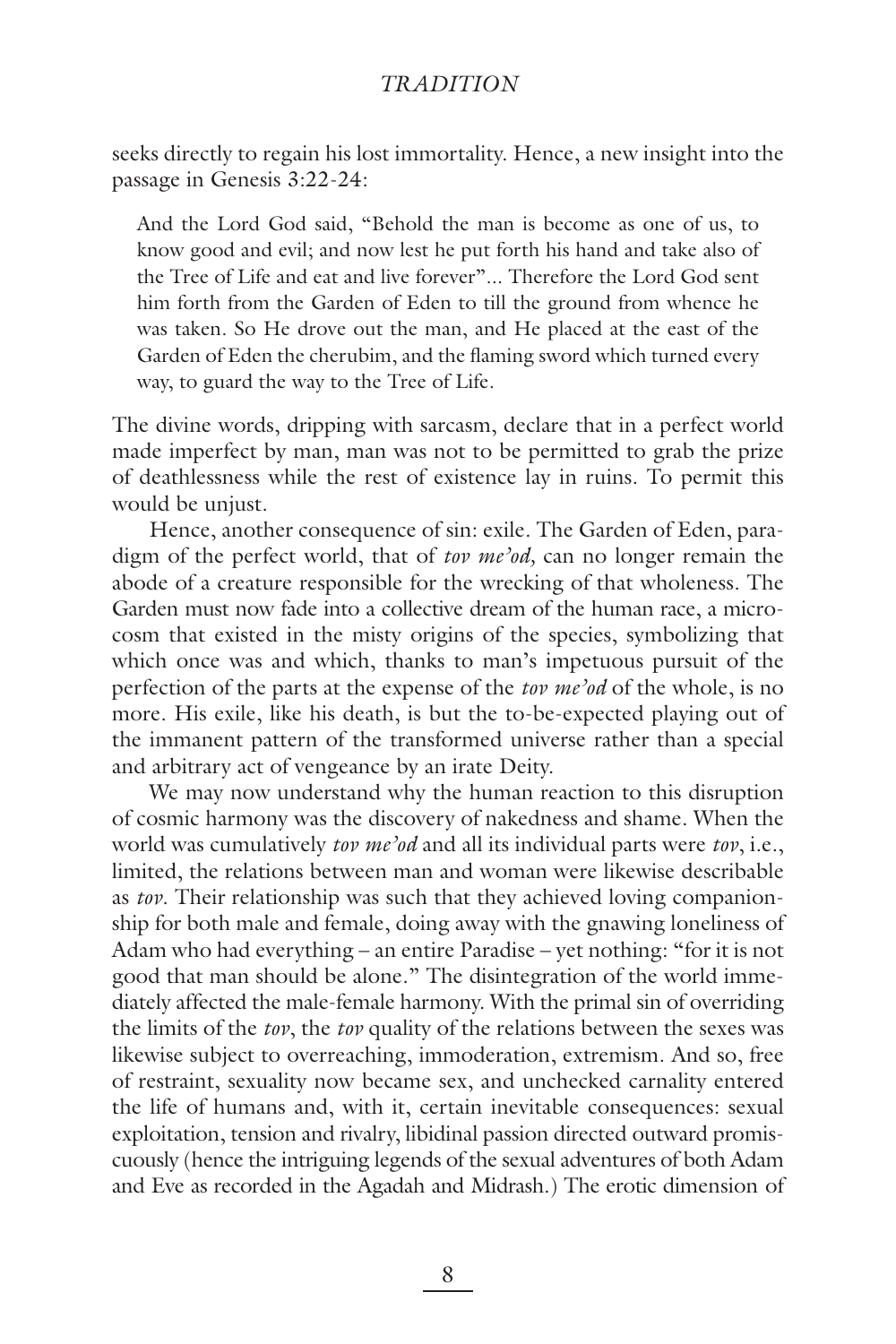### *Norman Lamm*

man was now turned from a binding and bonding force to one that had the potential for rapaciousness. Once, before the tragic violation of the divine command, nakedness meant nothing at all to them – "And they were both naked... and were not ashamed" (2:25); but now, with the freedom to overstep into excess having been exploited, such naivete would leave humans helpless. Hence, "And the eyes of them both were opened and they knew that they were naked, and they sewed fig leaves together and made themselves girdles." (3:7) Clothing, the covering of one's organs of reproduction, became a necessary defense against untrammeled lust by others, and shame developed as a mechanism of self-restraint, holding in check the lack of inhibition that had been introduced into the world and into the human psyche.

An examination of the punishments meted out to the culprits in the biblical narrative reveals that, as with death and exile, they were only *pronounced* by God, but flowed "naturally" from the violation of the pattern imprinted into the world and man by Him in His creation of a perfectly balanced, *tov me'od* world.

It was the serpent who seduced Eve into the violation of the divine command not to eat of the Tree of Knowledge. We may take this as an expression of the sexual form of the full exploitation of *tov*. Indeed, legends abound amongst all peoples who accept Scripture concerning the tendency to mate across species. (Thus, in the Talmud, *Shabbat* 146a, we read of the serpent copulating with Eve.) Friendship amongst the various higher species, including man, a quality that is unquestionably *tov*, degenerated into perversion as *tov* was pushed to its "logical conclusion," namely, uncontrolled sexual itinerancy. Hence, the punishment announced in 3:14 follows. The serpent, symbol of the non-human species, is forced to its logical conclusion: It was not merely going to continue as before, in a non-upright position (although one midrashic opinion, in Gen. R. 19, holds that the serpent originally walked upright, "straight as a reed"), but it would lose its limbs and be extremely prone, crawling on its very belly. It convinced Eve that the forbidden fruit was good to the palate—a *tov* within its limits—and so, in retaliation, it was condemned to eat nothing but dust for the rest of its life: the unrestrained appetite for food is to be taken to its extreme of eating everything in sight—gluttony transforms itself into eating dirt. The friendship between the serpent and man had been exploited beyond the licit, and so it would dialectically result in its opposite, hatred—even as *tov* was propelled into *its* dialectical opposite, *ra*.

The lust felt by Eve for the fruit of the tree, a lust which corrupted the human sexual urge, would now result not in pure pleasure but in pain – the pain of childbirth and the anguish in raising a family: pleasure compounded